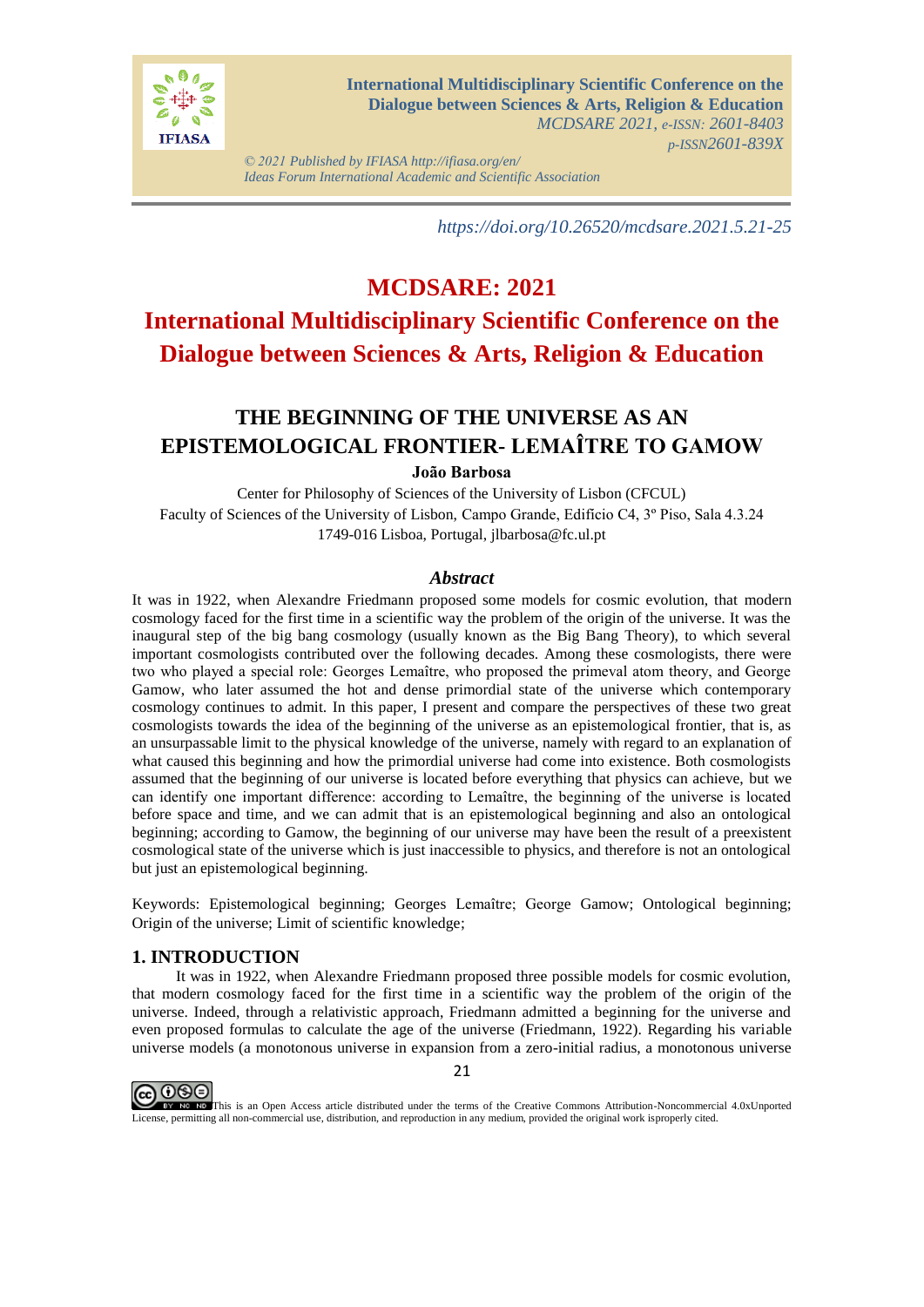in expansion from non-zero initial radius, or an oscillating universe with cycles of expansion and contraction), Friedmann later wrote in a book addressed to philosophers (Friedmann, 1923):

"This reminds certain mythological conceptions of the Hindus regarding "cycles of existence"; we could also speak of a creation of the universe from nothing. But all of this should only be taken as a curiosity (...)." (Friedmann and Lemaître, 1997, p. 275; original italics)

This Friedmann's remark touches on the big and unavoidable question never solved by cosmology: how the primordial universe had come into existence and, even more, what caused this existence, that is, what caused the beginning of the universe (Kragh, 2007, p. 240).

As a unique and unrepeatable event, the beginning of the universe later baptized "Big Bang" is experimentally inaccessible, but, in a certain way, we can say that it is possible to reach it from a theoretical point of view and through observations of traces of the primordial universe, such as the cosmic background radiation or the relative abundance of chemical elements such as helium. But, as important authors have noted, the inflation theory, the best explanation of the big bang cosmology about the beginning of the universe, "starts shortly the Plank time [10-43 s], but has nothing to say about earlier times, not to mention the magical moment of  $t = 0$ " (Kragh, 2007, p. 240).

Indeed, at quantum level, such as the earlies states of the universe would be, according to the big bang cosmology, the Planck time marks a limit for all physical knowledge, an epistemological limit for any scientific explanation of the beginning of the universe. This means that the state of the universe at the instant 10-43 s of its existence is a limit of the cosmological knowledge not because a better scientific explanation has not yet been achieved, but because it is an ultimate physical limit (or first physical limit, given the context!) for what cosmology can achieve.

Friedmann did not develop his remark and just considered it as simple curiosity, as we saw in the quote above, but, since he has proposed his cosmological models, the assumption of a beginning for the universe has always confronted cosmologists with an epistemological frontier, that is, an unsurpassable limit to the physical knowledge of the universe. Among these cosmologists, there were two who played a very special role in the construction of the big bang cosmology (usually known as the Big Bang Theory): Georges Lemaître, who was the first to relate the recession of galaxies with space expansion and proposed the primeval atom theory, and George Gamow, who later assumed the hot, dense primordial state of the universe that standard big bang cosmology continues to admit. It is pertinent to search and compare the perspectives of these two great cosmologists about the great question behind this epistemological frontier: how the primordial universe had come into existence and, even more, what caused this existence. And that for at least two significant reasons: Lemaître and Gamow were two of main founders of big bang cosmology; one of them (Lemaître) was also a Catholic priest, which raises a pertinent curiosity about the way he scientifically faced the question of what caused the beginning of the universe.

#### **2. GEORGES LEMAÎTRE AND THE VEIL HIDING THE CREATION**

According to Lemaître, the beginning of the universe is an entirely natural state (Lemaître, 1972, p. 9), but the physics is unable to reach that beginning because it is located before space and time, and therefore is something before and outside everything that physics can achieve. That is the meaning of these Lemaître's words, regarding his primeval atom theory, which defended the idea that all cosmic multiplicity results from an evolution which started from a single initial entity:

"In absolute simplicity, no physical problems arise. The beginning of multiplicity really means the beginning of the very meaning of any notion that encompasses a large number of individuals. Space and Time are among such notions. The beginning is located even before the beginning of space and time, which progressively acquire meaning as the multiplicity grows sufficiently. As space and time are the indispensable instruments for any physical notion, the beginning is located even before Physics. It is the inaccessible foundation of space-time." (Lemaître, 1972, p. 9)

If the beginning of the universe is located before space and time, that is, before everything that can be studied by physics, then as it goes back in the cosmic history, cosmology is unable to reach and explain that beginning. We can say that the beginning of the universe is an epistemological limit, which is unattainable and even less unsurpassable. Or, in other words, the beginning of the universe is an epistemological beginning.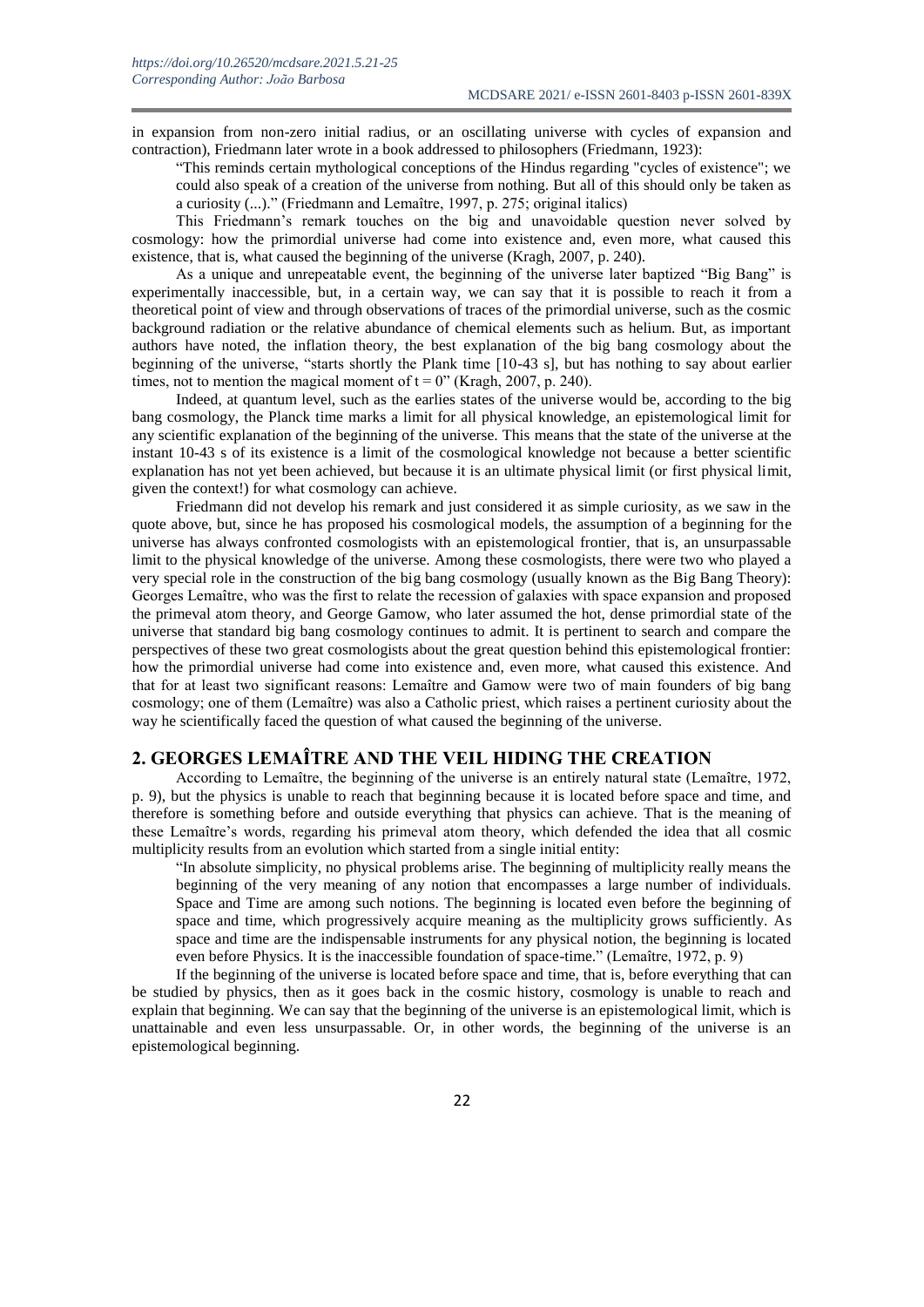Acording to this Lemaître's vision, that it is not worth looking for explanations for the cause of the beginning through physics. Indeed, if the beginning is out of the reach of physics, even more out is any cause of this beginning. In spite of that, it is worth paying attention to one of the most important Lemaître's cosmological texts – "The Beginning of the World from the Point of View of Quantum Theory" (Lemaître, 1931). In this one single page article, Lemaître speaks briefly about the origin of the universe as quantum event and brings quantum indeterminism to the history of the universe, ending with this sentence: "The totality of matter in the universe must have been present from the beginning, but the story it tells us can be written step by step". However, it was later discovered that the manuscript paper contains this unpublished final paragraph, which Lemaître decided not to include in the published version of his text:

"I think that everyone who believes in a supreme being supporting every being and every acting, believes also that God is essentially hidden and may be glad to see how present physics provides a veil hiding the creation." (cited by Godart and Heller, 1985, p. 73)

This unpublished paragraph, which ends the manuscript paper preserved at the Archives Lemaître, Louvain-La-Neuve (Lambert, 1999, p. 77), is very significant. As a Catholic priest, Lemaître was aware of the risk that his scientific ideas could be easily associated with his religious beliefs. Throughout his scientific career, Lemaître has always tried to separate cosmology from theology (Robredo, 2011, p. 87- 94; Lambert, 1999, p. 97-98), and the decision not to publish this paragraph of his manuscript may be understood in the light of this attitude. However, as someone "who believes in a supreme being", Lemaître is implicitly admitting in the unpublished paragraph that the universe was created by God. And we can admit that Lemaître, in line with Christian theology, is implicitly recognizing that the beginning of our universe is a divine creation from nothing (as Friedmann also mentioned in the quote above), that is, a true ontological beginning of the physical and cosmological reality we know.

Adding this to the idea that the beginning of the universe is located before space and time, that is, before everything that can be studied by physics, we can admit that, according to Lemaître, the beginning of the universe is not only an epistemological beginning but also an ontological beginning.

## **3. GEORGE GAMOW AND THE IMAGINATION FLYING BEYOND ANY LIMIT**

In 1948, in the article "The Evolution of the Universe", Gamow presents for the first time an idea about the origin of the universe. Sketching an explanation for the primordial state of matter and for the current expansion, Gamow imagines, not only the initial state of the universe, but also a hypothetical previous state. For this, Gamow has to, in his own words, "let the imagination fly beyond any limit":

"According to this point of view, one must imagine the original state of matter as a very dense and superheated neutron gas that may have originated (if we let the imagination fly beyond any limit) as a result of a hypothetical collapse that preceded the current expansion. In fact, the extremely high pressures obtained near the point of complete collapse (singular point at  $t = 0$ ) would have compressed the free electrons with the protons, transforming the matter into a superheated neutron fluid state." (Gamow, 1948, p. 680)

This imaginative exercise gives the hypothetical idea that the universe has, not only a history, but also a prehistory. Apparently do not remain any "archaeological records" that testify this hypothetical prehistory, unlike what happens to the subsequent history, "archeologically documented" by the relative abundances of some chemical elements (at this time, it was not yet known the cosmic background radiation). But this empirical emptiness did not stop Gamow from imagining an involution prehistory which would base a subsequent evolution history. This is an imaginative exercise about an inverted image of the initial history of the universe.

In this cosmogony we find an initial singularity that corresponds to a "complete collapse point" of matter (a "singular point") at time  $t = 0$  in the history of the universe. We must note, however, that talking about  $t = 0$  does not mean talking about the beginning of time, because that moment is just the transition from an involution era to an evolution era, from prehistory to history, and not a moment, therefore, of an absolute temporal beginning, such as 12 am of a day is nothing more than 12 pm of the previous day.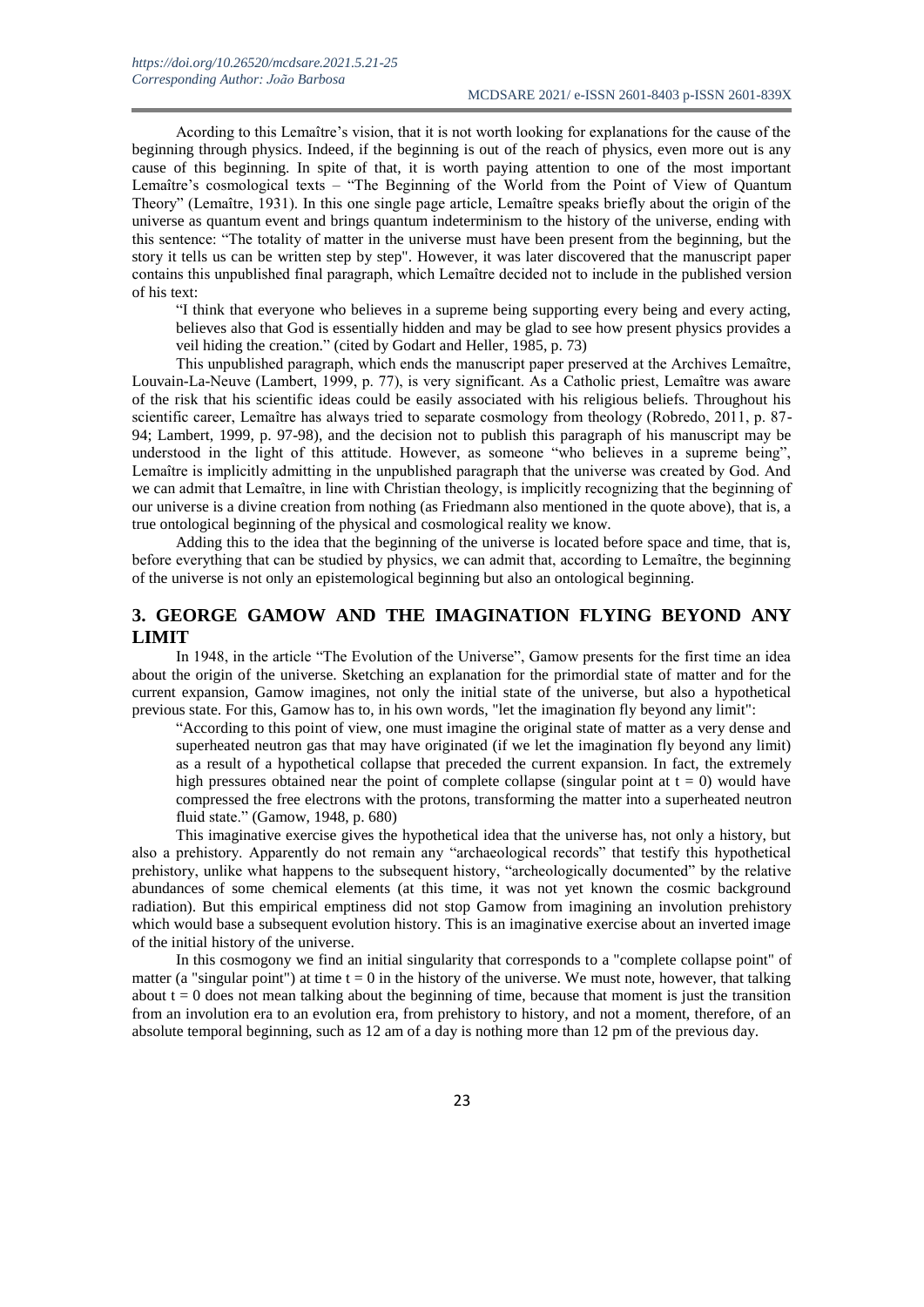Later, in the book The Creation of the Universe, Gamow explicitly assumes himself as a supporter of the "hypothesis of a 'beginning'" for the universe, in line with the "imaginative Belgian scientist, Abbé Georges Edouard Lemaître" (1957, p. xii).

But, contrary to what the hypothesis of Lemaître's primeval atom, which, according to Gamow (1957, p. 57), provides "spectacular views" about the evolution of the universe, the beginning considered in the "hypothesis of a beginning" does not correspond to the beginning of the universe nor to any beginning of time and space. On the contrary, the beginning in Gamow's hypothesis is only the beginning of a cosmological era, the era in which we find ourselves, the era in which evolution has transformed a disorganized elementary material, highly compressed and hot, into everything we currently know in the universe. In other words, this beginning is only the beginning of the universe as we know it, it is only the beginning of our universe, which is built from existing raw material.

This beginning would have been the starting point of the expansion and evolution of our universe, but, according to Gamow, it would also have been the arrival point of a previous collapse process:

"We can now ask ourselves two important questions: why was our universe in such a highly compressed sate, and why did it start expanding? The simplest, and mathematically most consistent, way of answering these questions would be to say that the Big Squeeze which took place in the early history of our universe was the result of a collapse which took place at a still earlier era, and that the present expansion is simply an "elastic" rebound which started as soon as the maximum permissible squeezing density was reached." (Gamow, 1957, p. 36; original italics)

Jacques Merleau-Ponty (1965, p. 372) considers that the initial state of the universe in Gamow's cosmogony functions as "an impenetrable screen to any attempt to know what was going on before it", which has an obvious similarity with the Lemaître's primeval atom. But, despite some similarity, there is an essential difference that seems to escape this idea of impenetrable screen: although we must recognize that it is impossible to know what would have existed before the Big Squeeze, we can talk about involution, collapse, destruction of entities that would be built with the elementary particles that would later constitute the Big Squeeze. Neutrons would have existed in this era and it is possible to imagine the organization and involution processes that would have led to the Big Squeeze, a material state that is in some kind of cosmological transition, rather than in some very first cosmological beginning. In other words, we still within the boundaries of physics if we try to explain by this way the before and why about the beginning of the universe we know. It is precisely about this epistemological possibility that Gamow talks when he says:

"Most likely the masses of the universe were squeezed to such an extent that any structural features which may have been existing during the "pre-collapse era" were completely obliterated, and even the atoms and their nuclei were broken up into the elementary particles (protons, neutrons, and electrons) from which they are built." (Gamow, 1957, p. 37)

But this very short imaginative essay (of a sentence) is just a generalist idea. And in the next sentence, Gamow surrenders to the evidence of unknowability about the organization of the previous era and the details of its possible processes of compression:

"Thus, nothing can be said about the pre-squeeze era of the universe, the era which may properly be called "Saint Augustine's era," since it was Saint Augustine of Hippo who first raised the question as to "what God was doing before He made heaven and earth"." (Gamow, 1957, p. 77)

The most distant past in the universe is thus assumed to be an inaccessible era to physics. At the conclusion of the book, Gamow adds:

"In the dim pregalactic past we perceive a glimpse of a metaphysical "Saint Augustine's Era" when the universe, whatever it was made of, was involved in a gigantic collapse. Of course, we have no information about that era, which could have lasted from the minus infinity of time  $(\ldots)$ ." (Gamow, 1957, p. 134)

We see that, for Gamow, the cosmological era which preceded Big Squeeze is "metaphysical" in the sense that it is beyond the concrete reach of physics. It is only in this sense that we must interpret the use of the word "metaphysical" in this passage from Gamow, and not in a religious sense. Anyway, it is clear that the Big Squeeze is not an ontological beginning, but just an epistemological beginning, because, if physics cannot go further, this is the beginning of the universe which can be scientifically studied. Surrendered, Gamow would say (1954, p. 63) that "from a physical point of view we must completely forget the pre-collapse period".